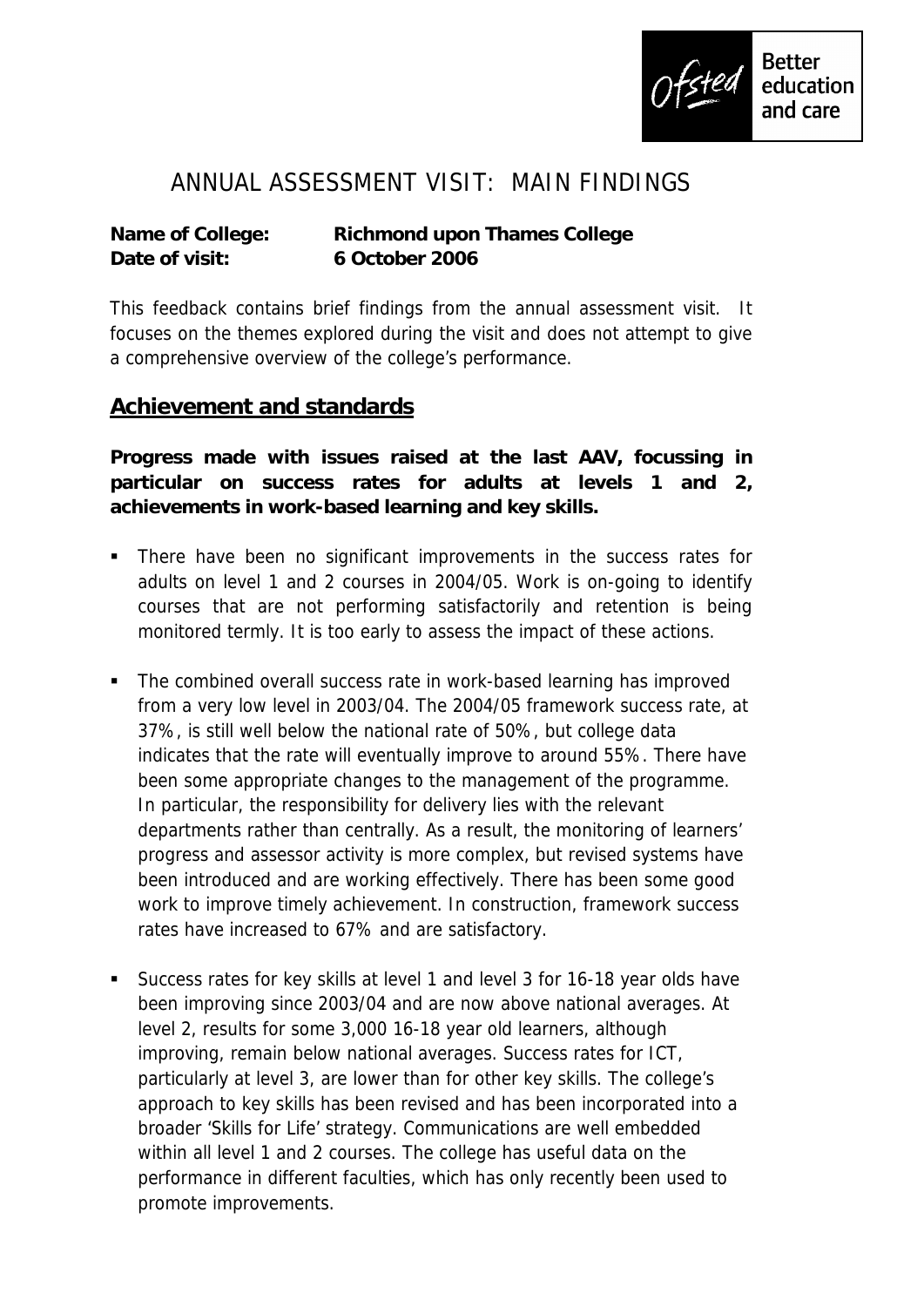

## **Quality of education and training**

**Strategies to improve the effectiveness of ILPs and action plans, including progress made since the last AAV with the use of value added to set targets for learners.**

 Work is continuing on the use of 'minimum acceptable grades' (MAGs) to inform learners' action planning and review at level 3, and for course quality reviews. MAGs are based on value added data which puts learners' progress into an appropriate context. As they are minimum, rather than aspirational targets, learners whose progress falls below the expected level are properly considered as causes for concern and are reviewed. MAGs, and other value added indicators are used appropriately to review courses, but they are not used fully in all areas of the college. Action planning has been improved over the past year. Parents and carers are more involved and tutors have more time for formal reviews; although the extra time partly reflects the reduction in the time available for informal tutorial reviews. There are good examples of student support and action planning, such as for those with additional learning needs. However, the formal sharing of this information is inconsistent. ILPs for entry and foundation level learners have remained largely unchanged. Although the individual ILPs are fit for purpose, there are practical difficulties in sharing information between potentially interested parties. Electronic ILPs are being developed.

**Strategies to improve attendance and punctuality**

 New systems are in place to monitor attendance and punctuality. Registers are scanned and the information is made available quickly. Monitoring has been improved through a re-structuring of responsibilities that has included the appointment of a student monitoring officer, and through improved policies that define actions when a concern is identified. It is too early to assess the impact of these changes. Attendance in 2005/06 was around 80%, which is slightly below the national average for similar colleges.

**The effectiveness of the increased flexibility programme**

 Students from local schools following these courses are well motivated to achieve. A good range of options are provided that are responsive to the needs of the learners. Learners feel well supported academically and receive good pastoral care. Overall learners' achievements are good, although the college recognises that performance at level 2, particularly in